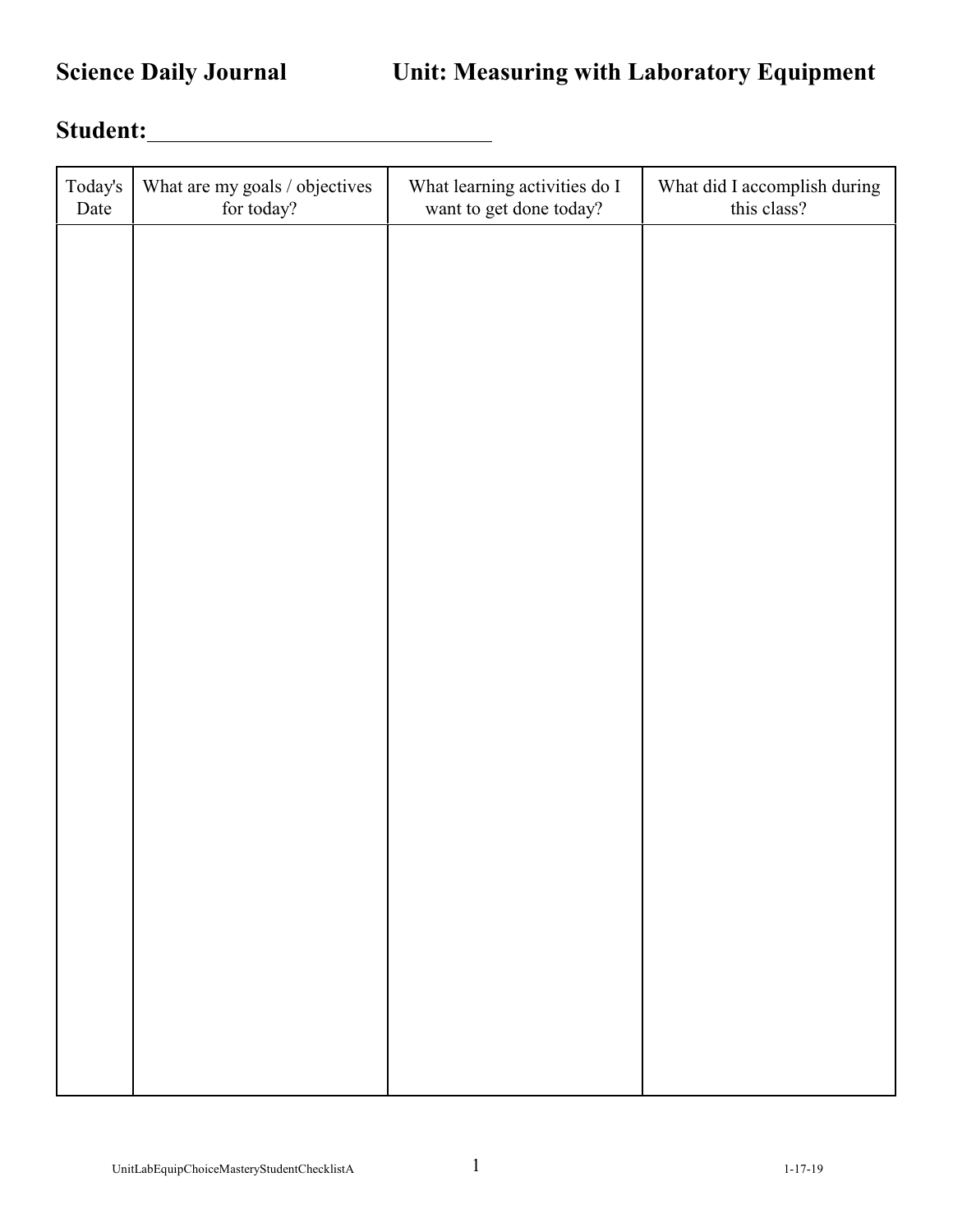## **Science Unit: Measuring with Laboratory Equipment**

Student

## ESSENTIAL SKILLS:

1.Accurately measure length, mass, volume, and temperature using non-electronic lab equipment. 2.Understand, use, and convert common terms and prefixes in the International System of measurement (SI). 3.Be able to read a meniscus, estimate the last digit in a measurement, zero a balance, and measure volume by displacement.

| <b>Section</b>                | <b>Objectives</b>                                                                                                                                                                                                                                                      | <b>Learning Opportunities</b><br>(Check those that you complete.)                                                                                                                                                                                                                                                                                                                                                                                                                                                                        | <b>Suggested</b><br>Completion<br>Date | <b>Date</b><br>Completed |
|-------------------------------|------------------------------------------------------------------------------------------------------------------------------------------------------------------------------------------------------------------------------------------------------------------------|------------------------------------------------------------------------------------------------------------------------------------------------------------------------------------------------------------------------------------------------------------------------------------------------------------------------------------------------------------------------------------------------------------------------------------------------------------------------------------------------------------------------------------------|----------------------------------------|--------------------------|
| <b>SI Units</b><br>Do $1st$ ! | -Know the difference between<br>Mass, Volume, Length, and<br>Measurement<br>-Understand what SI terms<br>mean.<br>-Know the meaning of SI<br>prefixes.<br>-Be able to use SI terms.<br>-Be able to convert SI units.<br>-Identify lab equipment used for<br>measuring. | $\square$ Reading guide: Scientific Measurements<br>$\Box$ Computer Tutorial<br>□ Practice Station<br>$\Box$ Worksheet:<br>Functions of Laboratory Equipment<br>$\Box$ Worksheet: SI Unit Prefixes<br>$\Box$ Worksheet: Definitions<br>$\Box$ Worksheet: SI Unit Conversions<br>$\Box$ Worksheet:<br>Unit of Measurement Conversions<br>$\square$ Discuss with peers<br>$\Box$ Discuss with teacher<br>$\Box$ OTHER OPPORTUNITIES                                                                                                        |                                        |                          |
| Length                        | -Demonstrate correct techniques<br>for measuring length.<br>-Understand the relationship<br>between length, area, and<br>perimeter.<br>-Accurately estimate the last<br>digit of measurement.<br>-Use and convert SI Units for<br>length.                              | $\square$ Reading guide: Scientific Measurements<br>$\Box$ Reading guide: How-To Checklist<br>$\Box$ Reading guide: Study Supplement<br>$\Box$ Computer Tutorial<br>$\Box$ Practice Station<br>$\Box$ Worksheet: 5 Step Modeling Sequence<br>1-Length Modeling<br>2-Area Modeling<br>3-Perimeter & Area Modeling<br>4-Area & Volume Modeling<br>5-Volume Modeling<br>$\Box$ Worksheet: Measuring Length<br>□ Worksheet: Measuring Length II<br>$\square$ Discuss with peers<br>$\Box$ Discuss with teacher<br>$\Box$ OTHER OPPORTUNITIES |                                        |                          |